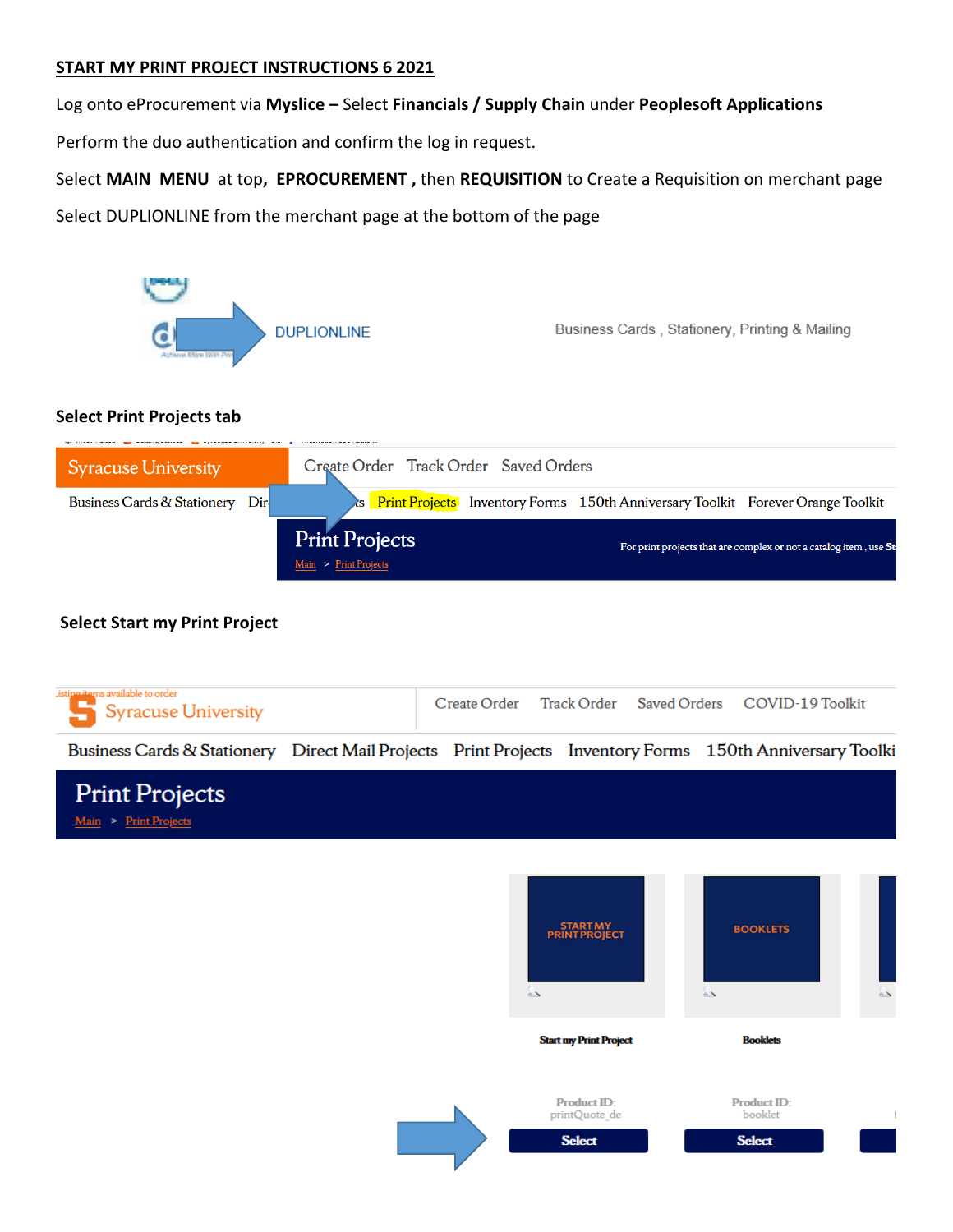**Complete the PRINT REQUEST FORM -** Populate all fields, if the information does not apply – enter N/A to fill the field and avoid a "missing information" pop up!

|                                      | <b>Item Code:</b><br>printQuote_de                                                                                                  |  |
|--------------------------------------|-------------------------------------------------------------------------------------------------------------------------------------|--|
|                                      | <b>Description:</b><br><b>Start my Print Project</b>                                                                                |  |
|                                      | <b>Print Request Form</b><br>Order Type (required)<br>$\overline{\phantom{a}}$<br>Project Name (required)<br><b>Department Name</b> |  |
| <b>SAMPLE FORM - FILL ALL FIELDS</b> |                                                                                                                                     |  |
| <b>Print Request Form</b>            |                                                                                                                                     |  |
|                                      |                                                                                                                                     |  |
| Order Type (required)                |                                                                                                                                     |  |
| Copy/Printing and Graphic Design     |                                                                                                                                     |  |
|                                      |                                                                                                                                     |  |
| Project Name (required)              |                                                                                                                                     |  |
| Print Project Request Sample form    |                                                                                                                                     |  |
| Department Name                      |                                                                                                                                     |  |
| <b>PURCHASING</b>                    |                                                                                                                                     |  |
|                                      |                                                                                                                                     |  |
| Contact Person (required)            |                                                                                                                                     |  |
| <b>Betsy McInerney</b>               |                                                                                                                                     |  |
| Contact Phone (required)             |                                                                                                                                     |  |
| 315-443-5926                         |                                                                                                                                     |  |
|                                      |                                                                                                                                     |  |
| Contact Email (required)             |                                                                                                                                     |  |
| eamciner@syr.edu                     |                                                                                                                                     |  |
|                                      |                                                                                                                                     |  |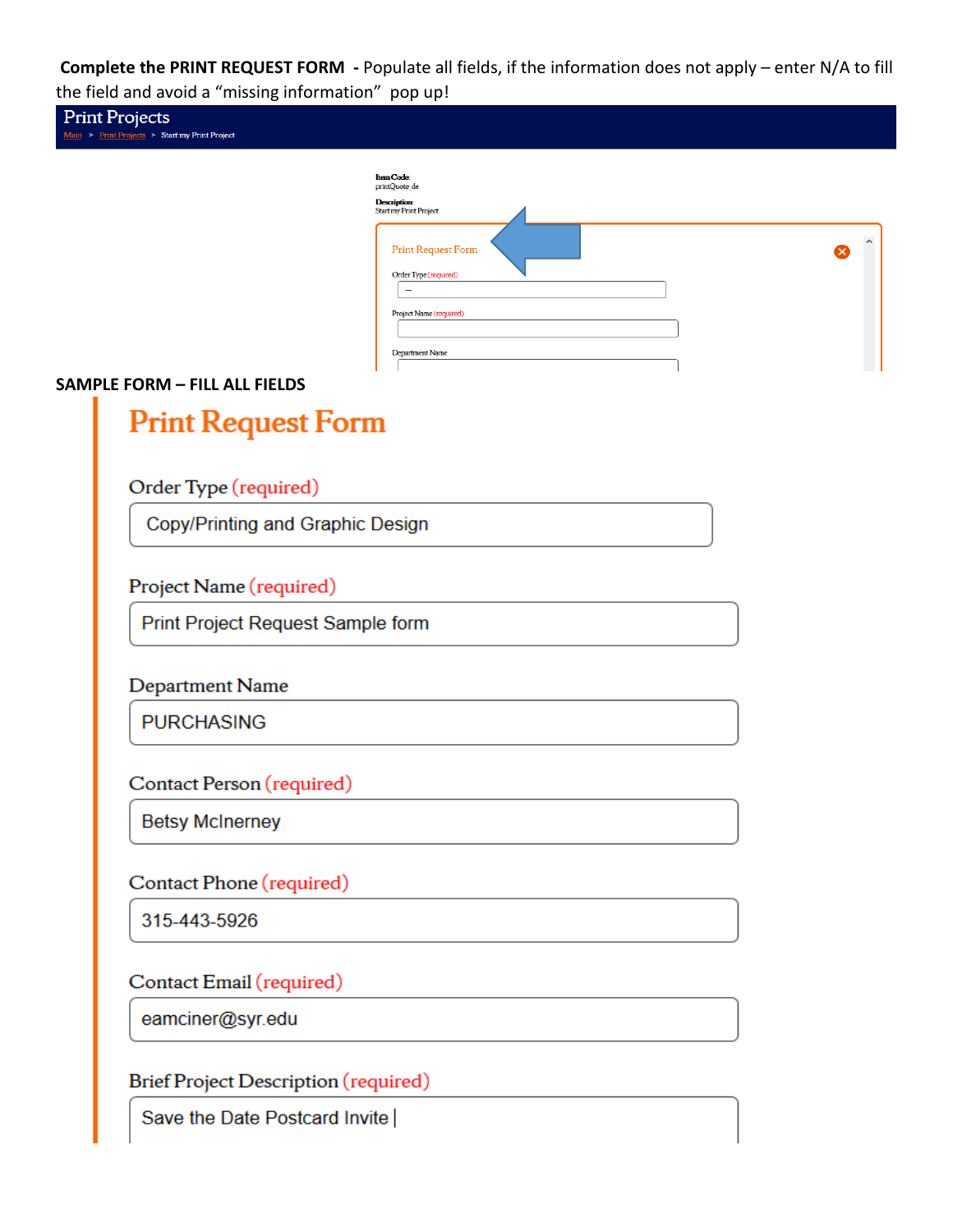Project Type (required)

- **Graphic Design**
- 8<br>8 Booklet **Brochure**
- ŏ **Business Card**
- Envelope Label
- o
- Letter/Form/Flyer<br>Newsletter
- Ø Postcard
- Poster Other
- 

# Quantity (required)

100

### Finished Size (required)

 $6"x9"$ 

# Paper Information

Note: Select the paper stock below. If your project requires a stock that is not in the list below, select "Other" and fill in the details in the C

 $\mathbb{C}$ 

### Paper Stock (required)

Note: If your project requires a different stock for the 'cover', select it below.

14pt C1S (ITU141913C)

### Cover Stock (if different than 'main' paper stock) (required)

**N/A** 

### Finishing Information



- 0. Folding Numbering Padding Scoring Square Fold Booklet 8 Stapling
- **Tabbing**
- ⊽ None

### Artwork File 1

Art Files larger than 10mb should be sent via We Transfer to the suorders@duplionline.com email address The ONLY artwork that will upload is an add this Adobe .pdf file with printer marks and bleeds.<br>Any other files should be saved as .pdf files prior to upload. Browse... No file selected. NOTE: Any file containing sensitive information "SHOULD NOT" be uploaded using this form.<br>Files containing sensitive information should be uploaded using the appropriate sftp account.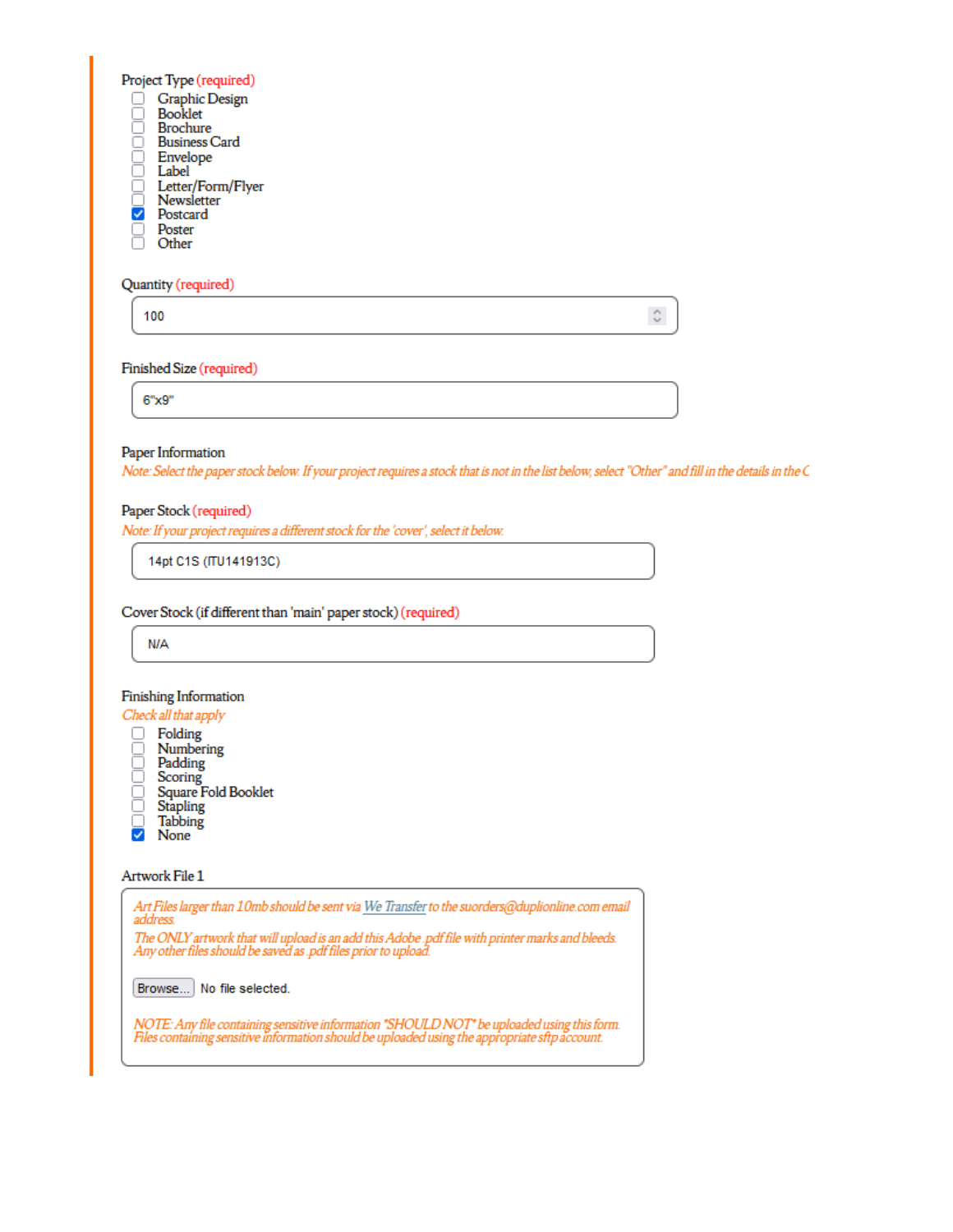#### Artwork File 2

Art Files larger than 10mb should be sent via We Transfer to the suorders@duplionline.com email address. The ONLY artwork that will upload is an add this Adobe .pdf file with printer marks and bleeds.

Any other files should be saved as .pdf files prior to upload.

Browse... No file selected.

NOTE: Any file containing sensitive information "SHOULD NOT" be uploaded using this form.<br>Files containing sensitive information should be uploaded using the appropriate sftp account.

#### PDF Proof Required? (required)

Proof will be emailed - Allow a minimum of 24 hours.

Yes

#### Email Address for Proof 1 (required)

eamciner@syr.edu

#### Email Address for Proof 2

eamciner@syr.edu

#### Delivery Information (required)

Enter the full address where the completed project should be delivered

attN: Betsy 640 Skyton Road, First Floor

#### Due Date (required)

(standard turnaround is 3-4 business days, complex finishing or large quantities may require more time)

mm / dd / yyyy

#### Comments

(i.e. any information that the Customer Service Representative should be aware of, this is for an event next week, due date is not flexible, etc.)

Add comments for type N/A - required field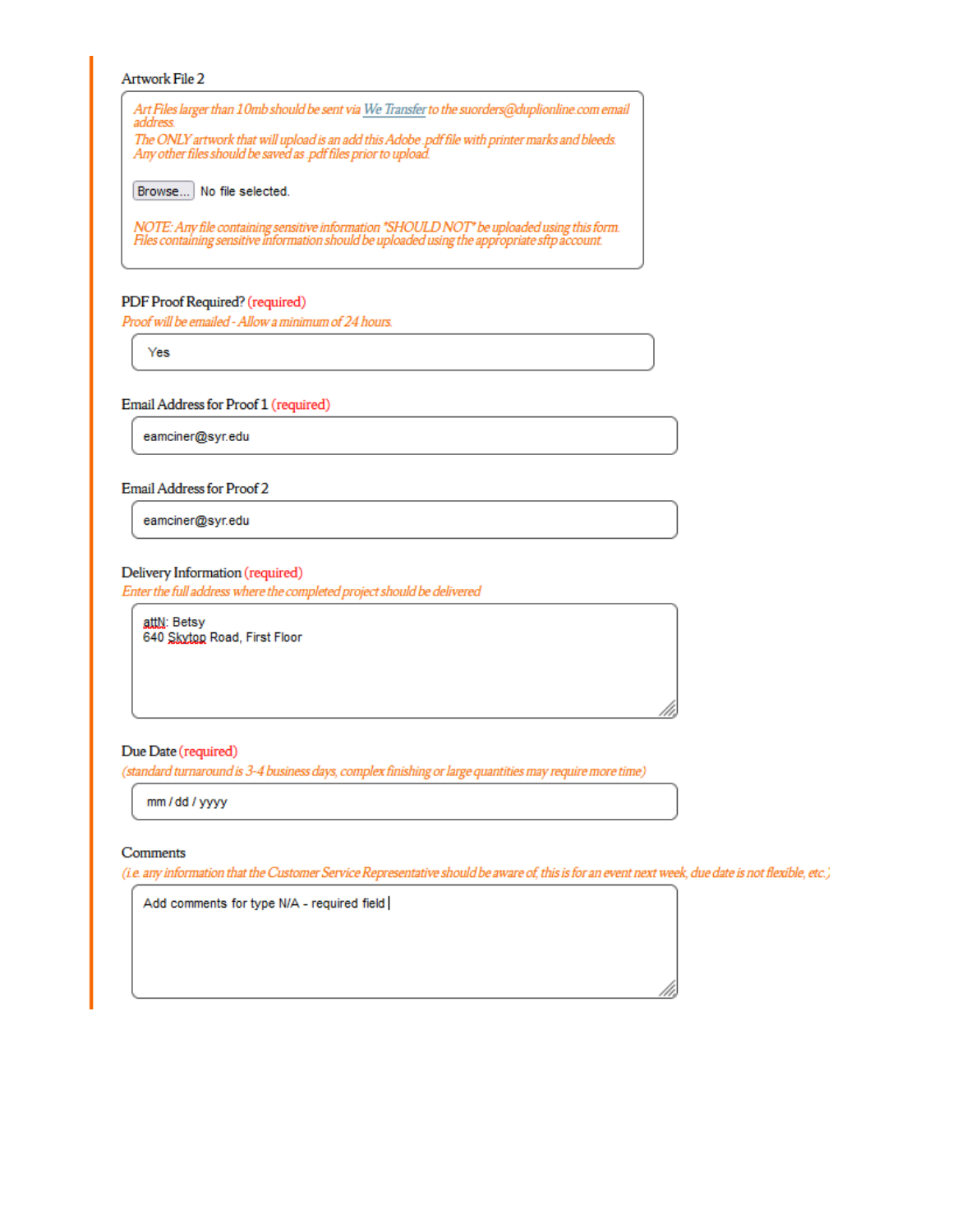### Once the form is completed hit **SAVE**



When you have successfully uploaded your item, click this button to request a custom quote. Your order will be set to a status of saved, and you will receive an email letting you know when you can come back in to the system to review your order. Standard turnaround time for quotes is 24-48 hours.

### **Once your form information is saved – Select REQUEST QUOTE**

#### **SHOW Request Details**

You request details have been saved, please click the Request Quote button to send your request for processing.



When you have successfully uploaded your item, click this button to request a custom quote. Your order will be set to a status of saved, and you will receive an email letting you know when you can come back in to the system to review your order. Standard turnaround time for quotes is 24-48 hours.

**This now is sent to Dupli to get the pricing / quote for your project.** 

**Now you hit CLOSE SESSION button**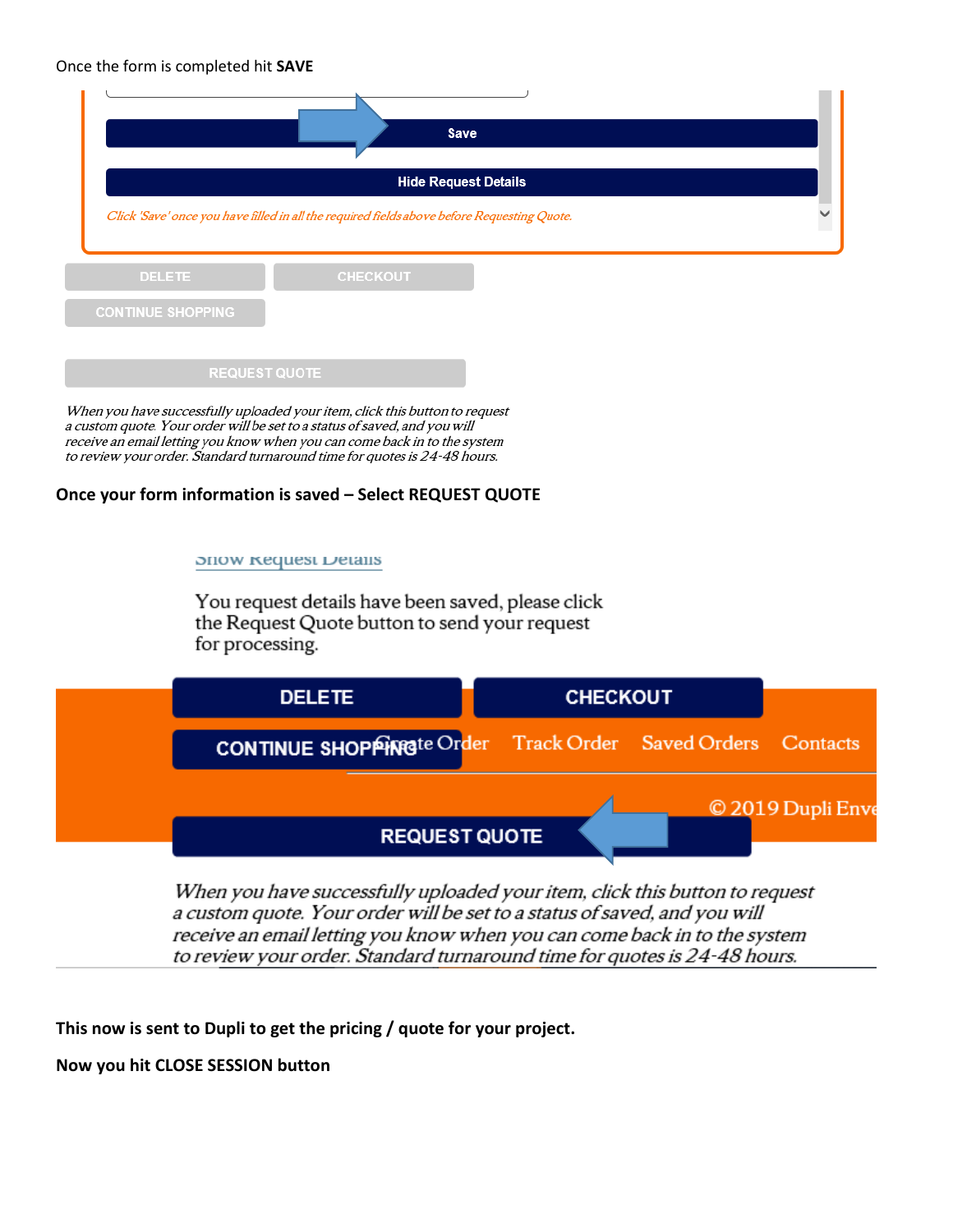|  |  |  |  |  |  |  |  |  |  |  |  |  |  |  | Sonacuse University - MySl 3 SU Dupli Online 3 Syracuse University - MySl S Brand Guidelines - Syracuse M Dupli - Internal Authentic |
|--|--|--|--|--|--|--|--|--|--|--|--|--|--|--|--------------------------------------------------------------------------------------------------------------------------------------|
|--|--|--|--|--|--|--|--|--|--|--|--|--|--|--|--------------------------------------------------------------------------------------------------------------------------------------|

#### Create Order Track Order Saved Orders **Syracuse University**

Business Cards & Stationery Direct Mail Projects Print Projects Inventory Forms 150th Anniversary Toc

At least one item in your cart is not ready to be ordered yet. Please review the items in your order for details.

#### Order Number: 2838626

| <b>Description</b>                      | <b>Proof Status</b>                                                      |        |
|-----------------------------------------|--------------------------------------------------------------------------|--------|
| 1. MAIL QUOTE REQUEST TEST<br>view/edit | The quote request for this item must be processed prior to<br>submission | Delete |
| Error/Warning Key                       |                                                                          |        |
|                                         |                                                                          |        |
|                                         |                                                                          |        |



# Once the quote is priced (standard turnaround time is 1 day) you will receive a system generated email on Outlook that your quote is ready to be completed

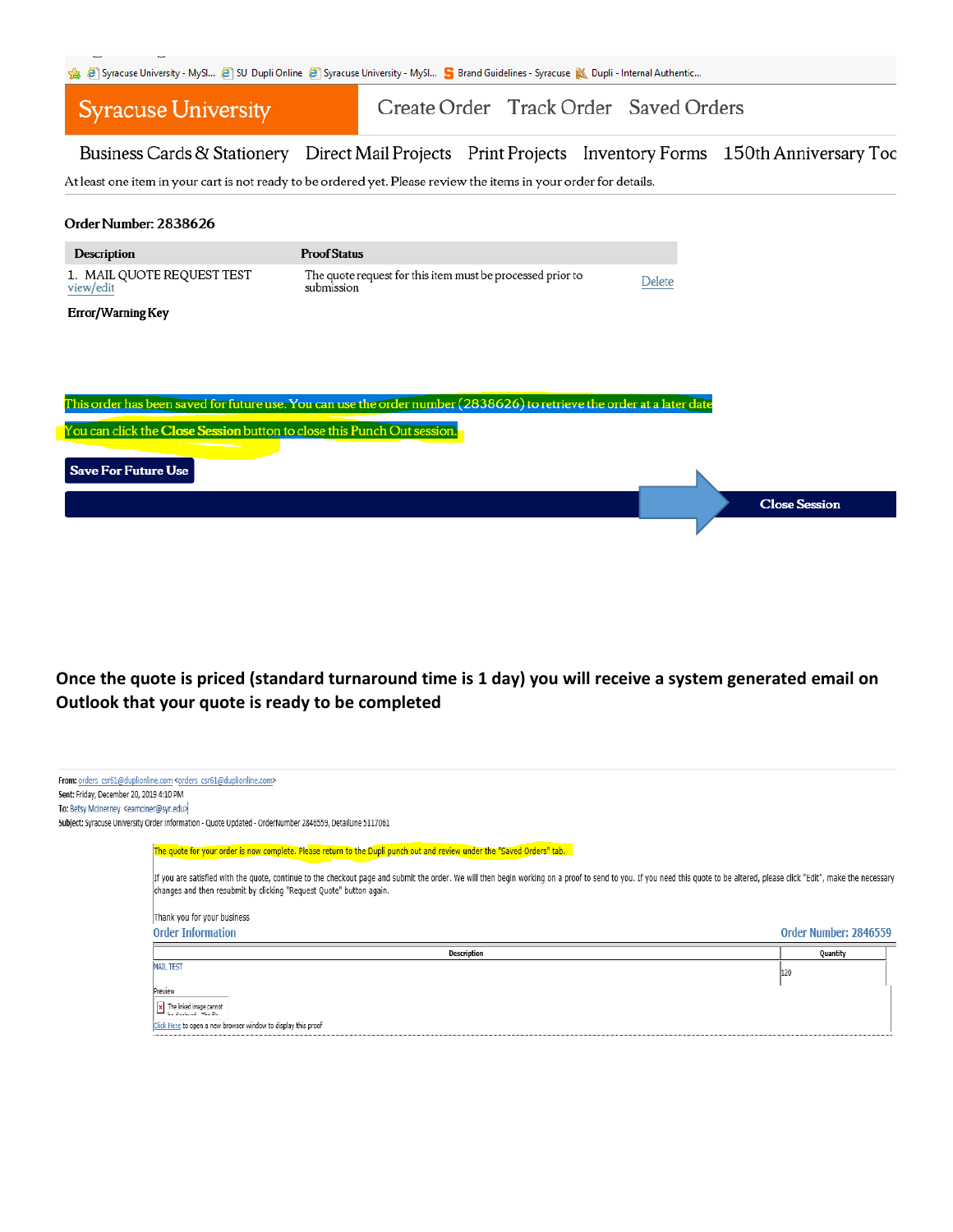# **STEP 2 – Email is received that Quote is ready in your saved orders and and you are ready to go back in to check out!**

**You will now sign back into the catalog to checkout in Eprocurement and submit the order to Dupli.**

Log onto eProcurement via **Myslice –** Select **Financials / Supply Chain** under **Peoplesoft Applications**

Select **MAIN MENU at** top**, EPROCUREMENT ,** then **REQUISITION** to Create a Requisition on merchant page

Select **Requisition Settings,** then complete **Requisition Name** and chart string information information fields only.

| <u> Andreas Andrew Marian a Station and Andrew Marian and Andrew Marian and Andrew Marian and Andrew Marian and A</u><br><b>Main Menu</b> | $\rightarrow$ eProcurement $\rightarrow$ Requisition |                   |                                                           |               |                 |
|-------------------------------------------------------------------------------------------------------------------------------------------|------------------------------------------------------|-------------------|-----------------------------------------------------------|---------------|-----------------|
| <b>Create Requisition</b> ?                                                                                                               |                                                      |                   |                                                           |               |                 |
| <b>Elizabeth A McInerney</b><br>Welcome                                                                                                   |                                                      | <sup>命</sup> Home | <sup>米</sup> My Preferences <b>瓣 Requisition Settings</b> | 潭 0 Lines<br> | Checkout        |
| ▬<br><b>Request Options</b>                                                                                                               | Search Web                                           | $\checkmark$      |                                                           | Search        | Advanced Search |
|                                                                                                                                           | Web $\odot$                                          |                   |                                                           |               |                 |

# **Enter Requisition Name (name of the Mailing for your reference only)**

| Requisition Settings |                                                                                                                                                       |                       |                         |             |  |
|----------------------|-------------------------------------------------------------------------------------------------------------------------------------------------------|-----------------------|-------------------------|-------------|--|
| <b>Business Unit</b> | SYRUN                                                                                                                                                 | Syracuse Univers      | <b>Requisition Name</b> |             |  |
|                      | Requester EAMCINER                                                                                                                                    | Elizabeth A McInerney | Priority Medium         | $\check{ }$ |  |
| *Currency            | <b>USD</b>                                                                                                                                            |                       |                         |             |  |
| Default Options (?)  |                                                                                                                                                       |                       |                         |             |  |
| $\bigcirc$ Default   | If you select this option, the defaults specified below will be applied to requisition lines when there are no predefined values for these<br>fields. |                       |                         |             |  |
| <b>◎</b> Override    | If you select this option, the defaults specified below will override any predefined values for these fields, only non-blank values are assigned.     |                       |                         |             |  |
| Line Defaults (?)    |                                                                                                                                                       |                       |                         |             |  |

Note: The information below does not reflect the data in the selected requisition lines. When the 'OK' button is clicked, the data entered on this page will replace the data in the corresponding fields on the selected lines that are available for sourcing.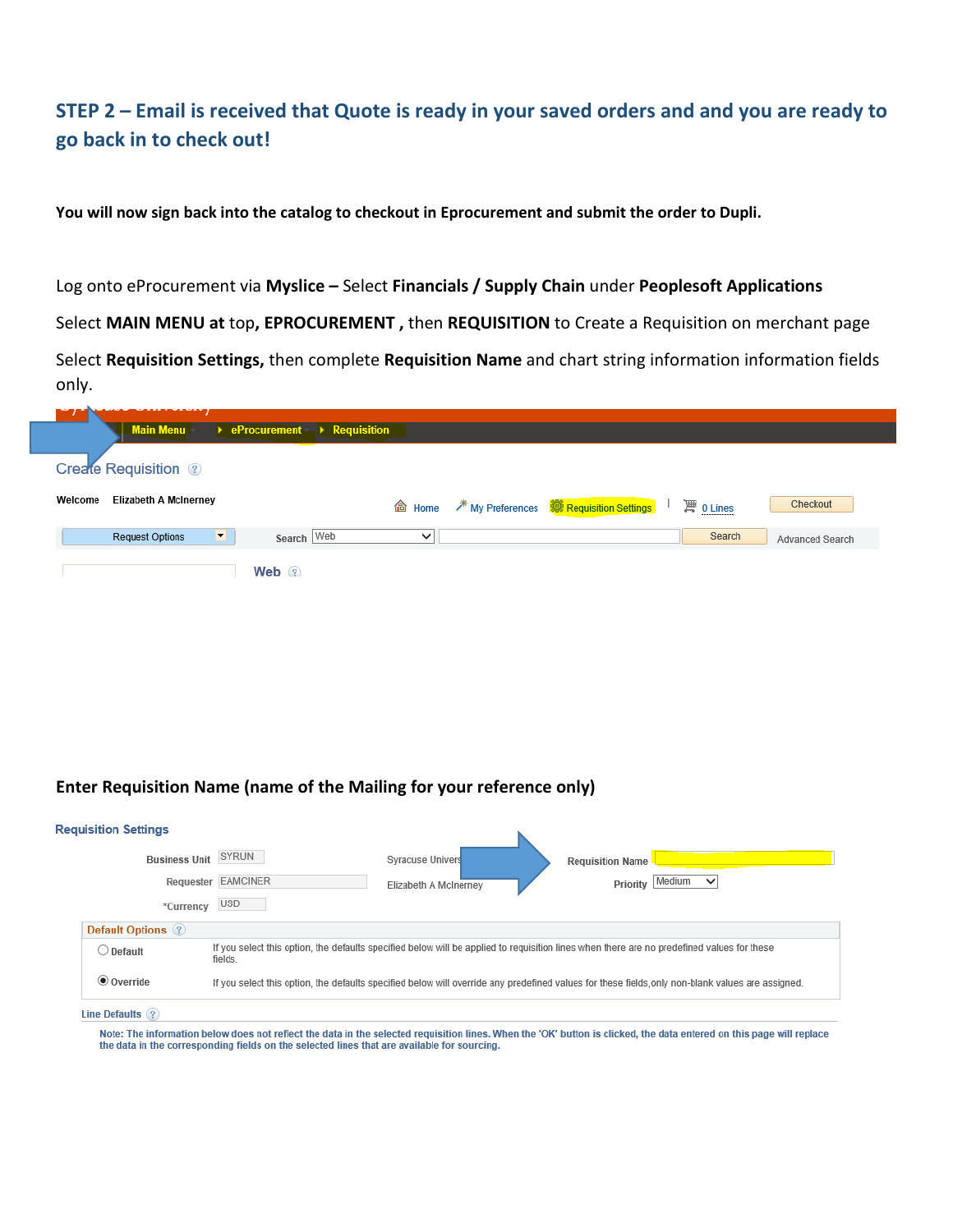# **Complete Fund, Department and Program fields and Hit OK!**

|      | <b>Accounting Defaults</b> | Chartfields1   Details   Asset Information | $\boxed{=}$    |             |      |         |               | Personalize   Find   2   Ex First 1 of 1 2 Last |         |                 |
|------|----------------------------|--------------------------------------------|----------------|-------------|------|---------|---------------|-------------------------------------------------|---------|-----------------|
| Dist | Percent                    | Location                                   | <b>GL Upit</b> | <b>Fund</b> | Dept | Program | <b>Mycode</b> | <b>PC Bus Unit</b>                              | Project | <b>Activity</b> |
|      |                            | ST01100                                    |                |             |      | m)      | Q             | O                                               | Q       |                 |
|      |                            |                                            |                |             |      |         |               |                                                 |         |                 |
|      |                            |                                            |                |             |      |         |               |                                                 |         |                 |

# **Select Duplionline on the Merchant Page**



Choose to DISPLAY the nonsecure items.

Business Cards, Stationery, Printing & Mailing

### **Go to SAVED ORDERS**

**SELECT your order number by clicking**